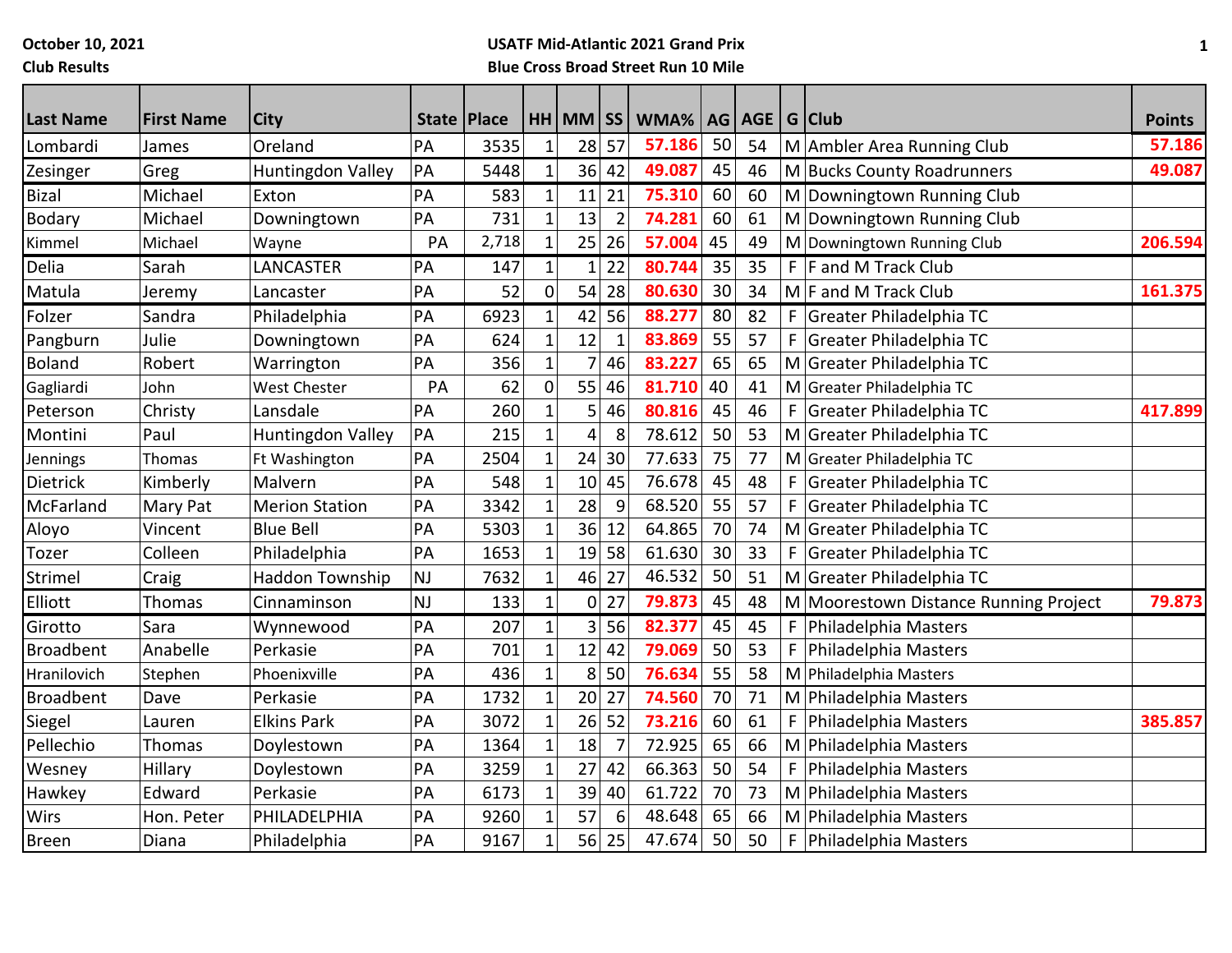| October 10, 2021    |      |          |           | <b>USATF Mid-Atlantic 2021 Grand Prix</b>                  |  |  |  |  |  |  |  |  |
|---------------------|------|----------|-----------|------------------------------------------------------------|--|--|--|--|--|--|--|--|
| <b>Club Results</b> |      |          |           | <b>Blue Cross Broad Street Run 10 Mile</b>                 |  |  |  |  |  |  |  |  |
| Lockhead            | Sean | Richboro | <b>PA</b> | 44.066 50<br>9038<br>55 26<br>54<br>M Philadelphia Masters |  |  |  |  |  |  |  |  |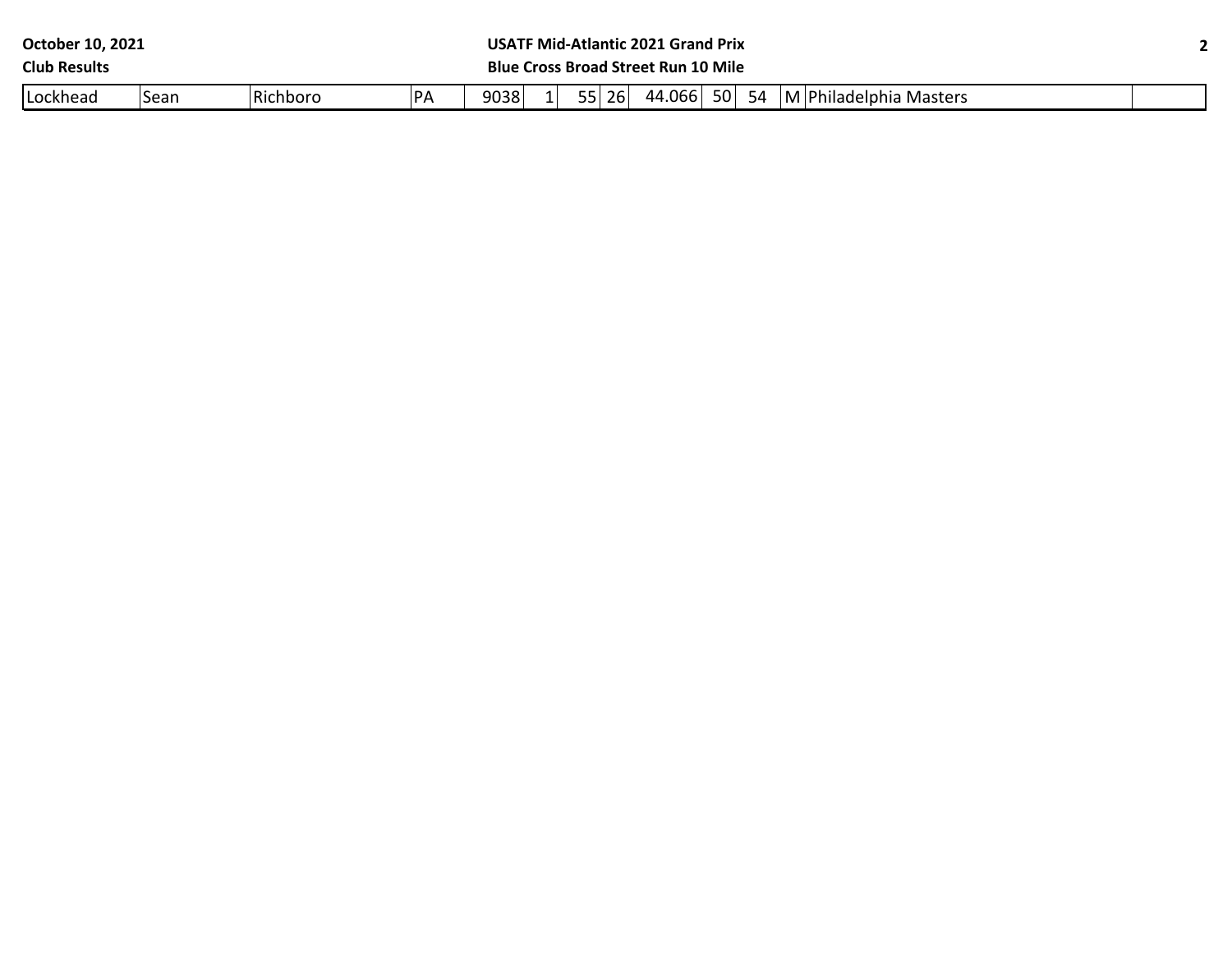**October 10, 2021**

## **Club Results**

### **USATF Mid-Atlantic 2021 Grand Prix Blue Cross Broad Street Run 10 Mile**

| Morgan          | Gregory        | Philadelphia           | PA        | 20    | $\boldsymbol{0}$    | 50             | 9              | 87.238 | 20 | 24 |    | M Philadelphia Runner Track Club   |         |
|-----------------|----------------|------------------------|-----------|-------|---------------------|----------------|----------------|--------|----|----|----|------------------------------------|---------|
| Hermann         | Ethan          | Philadelphia           | PA        | 23    | $\overline{0}$      | 50             | 27             | 86.720 | 20 | 21 |    | M Philadelphia Runner Track Club   |         |
| Herzig          | Matthew        | Philadelphia           | PA        | 27    | $\overline{0}$      | 51             | 12             | 85.449 | 25 | 26 |    | M Philadelphia Runner Track Club   |         |
| Mascoli         | Rosie          | Philadelphia           | PA        | 87    | 0                   | 58             | 11             | 84.274 | 30 | 30 | F. | Philadelphia Runner Track Club     |         |
| Lizins          | Kristaps       | Philadelphia           | PA        | 43    | $\mathbf 0$         | 53             | 6              | 82.392 | 25 | 25 |    | M Philadelphia Runner Track Club   | 426.073 |
| <b>MuQaribu</b> | Mudhillun      | <b>Clifton Heights</b> | PA        | 63    | 0                   | 55             | 58             | 82.073 | 40 | 42 |    | M Philadelphia Runner Track Club   |         |
| Rissell         | Ethan          | Philadelphia           | PA        | 47    | $\mathsf{O}\xspace$ | 53             | 42             | 81.502 | 30 | 32 |    | M Philadelphia Runner Track Club   |         |
| Estes           | Elaine         | Philadelphia           | PA        | 157   | $\mathbf{1}$        |                | 59             | 79.054 | 20 | 24 |    | F Philadelphia Runner Track Club   |         |
| Amengual        | Cody           | Philadelphia           | PA        | 65    | $\mathsf{O}\xspace$ | 56             | 11             | 77.870 | 25 | 29 |    | M Philadelphia Runner Track Club   |         |
| Cuiule          | Cynthia        | <b>Mount Laurel</b>    | <b>NJ</b> | 1326  | $\mathbf{1}$        | 17             | 55             | 62.930 | 30 | 30 |    | F   Philadelphia Runner Track Club |         |
| Panei           | Erica          | Philadelphia           | PA        | 1829  | $\mathbf{1}$        | 20             | 56             | 61.800 | 15 | 18 |    | F   Philadelphia Storm             |         |
| Panei           | <b>Brian</b>   | Philadelphia           | PA        | 2752  | $\mathbf{1}$        | 25             | 36             | 52.940 | 15 | 15 |    | M Philadelphia Storm               | 114.740 |
| Dean            | Abby           | Wilmington             | DE        | 149   | $\mathbf{1}$        |                | 30             | 90.244 | 45 | 50 |    | F   Pike Creek Valley Running Club |         |
| Emmons          | Allison        | Hockessin              | DE        | 115   | $\overline{0}$      | 59             | 37             | 86.218 | 40 | 42 |    | F Pike Creek Valley Running Club   |         |
| DiGennaro       | Mike           | Wilmington             | DE        | 53    | $\overline{0}$      | 54             | 36             | 84.829 | 40 | 43 |    | M Pike Creek Valley Running Club   |         |
| Swierzbinski    | Anthony        | Wilmington             | DE        | 70    | $\mathsf{O}\xspace$ | 56             | 25             | 78.080 | 35 | 35 |    | M Pike Creek Valley Running Club   |         |
| Cutrona         | Matthew        | Wilmington             | DE        | 224   | $\mathbf 1$         | 4              | 25             | 76.895 | 50 | 51 |    | M Pike Creek Valley Running Club   | 416.265 |
| Sweigart        | <b>Dirk</b>    | Wilmington             | DE        | 2171  |                     | 22             | 54             | 65.440 | 60 | 61 |    | M Pike Creek Valley Running Club   |         |
| Olmstead        | <b>Betty</b>   | Wilmington             | DE        | 10919 | $\overline{2}$      | 28             | 8              | 52.745 | 75 | 75 |    | F   Pike Creek Valley Running Club |         |
| Herman          | Gerald         | Wilmington             | DE        | 10929 | $\overline{2}$      | 28             | 42             | 44.116 | 75 | 77 |    | M Pike Creek Valley Running Club   |         |
| Gurka           | Mary Ann       | <b>Berlin</b>          | <b>NJ</b> | 5840  | $\mathbf{1}$        | 38             | 19             | 71.317 | 65 | 68 |    | F   Pineland Striders              |         |
| Doran-Briggs    | Maretta        | Marlton                | <b>NJ</b> | 2613  |                     | 24             | 59             | 71.073 | 55 | 57 |    | F   Pineland Striders              |         |
| Pasquella       | Linda          | Franklinville          | NJ        | 2742  | $\mathbf{1}$        | 25             | 32             | 68.882 | 55 | 55 | F. | <b>Pineland Striders</b>           |         |
| Harvey          | Michelle       | Atco                   | <b>NJ</b> | 2951  | 1                   | 26             | 22             | 68.217 | 55 | 55 | F  | Pineland Striders                  |         |
| <b>Sacks</b>    | Frederick      | Cherry Hill            | <b>NJ</b> | 4497  | $\mathbf 1$         | 33             | 6              | 62.424 | 65 | 68 |    | M Pineland Striders                | 341.912 |
| Brynko          | <b>Barbara</b> | Marlton                | <b>NJ</b> | 8580  | $\mathbf 1$         | 52             | 17             | 61.556 | 65 | 67 | F. | <b>Pineland Striders</b>           |         |
| Schuler         | Robert         | Marlton                | <b>NJ</b> | 9872  | $\overline{2}$      | 3              | $\overline{2}$ | 50.000 | 70 | 73 |    | M Pineland Striders                |         |
| Orchard         | Nicole         | Clementon              | <b>NJ</b> | 9256  | $\mathbf{1}$        | 57             | 4              | 48.534 | 50 | 52 |    | F   Pineland Striders              |         |
| Polakoff        | Craig          | Philadelphia           | PA        | 10139 | $\overline{2}$      | 6 <sup>1</sup> | 58             | 36.177 | 40 | 42 |    | M Rosemont Running Club            | 36.177  |
|                 |                |                        |           |       |                     |                |                |        |    |    |    |                                    |         |